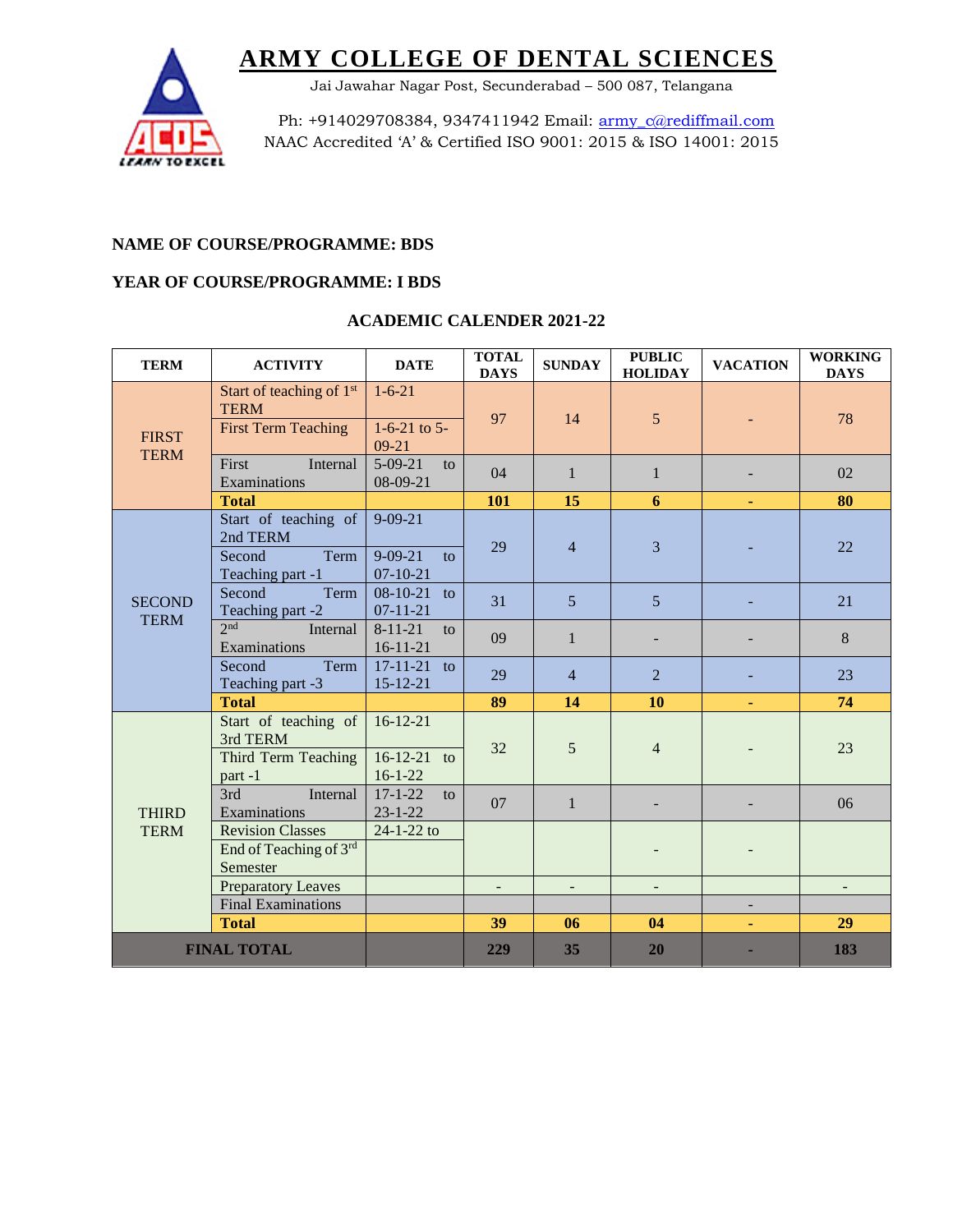Jai Jawahar Nagar Post, Secunderabad – 500 087, Telangana



Ph: +914029708384, 9347411942 Email: [army\\_c@rediffmail.com](mailto:army_c@rediffmail.com) NAAC Accredited 'A' & Certified ISO 9001: 2015 & ISO 14001: 2015

### **NAME OF COURSE/PROGRAMME: BDS**

#### **YEAR OF COURSE/PROGRAMME: II BDS**

| <b>TERM</b>                  | <b>ACTIVITY</b>                                                                   | <b>DATE</b>                                   | <b>TOTAL</b><br><b>DAYS</b> | <b>SUNDAY</b>            | <b>PUBLIC</b><br><b>HOLIDAY</b> | <b>VACATION</b>          | <b>WORKING</b><br><b>DAYS</b> |
|------------------------------|-----------------------------------------------------------------------------------|-----------------------------------------------|-----------------------------|--------------------------|---------------------------------|--------------------------|-------------------------------|
| <b>FIRST</b><br><b>TERM</b>  | Start of teaching of 1 <sup>st</sup><br><b>TERM</b><br><b>First Term Teaching</b> | $1 - 6 - 21$<br>$1-6-21$ to<br>$31 - 07 - 21$ | 61                          | 8                        | $\mathbf{1}$                    |                          | 52                            |
|                              | First<br>Internal<br>Examinations                                                 |                                               |                             |                          |                                 |                          |                               |
|                              | <b>Total</b>                                                                      |                                               | 61                          | 8                        | $\mathbf{1}$                    |                          | 52                            |
| <b>SECOND</b><br><b>TERM</b> | Start of teaching of<br>2nd TERM<br>Second<br>Term                                | $1 - 08 - 21$<br>$1 - 08 - 21$<br>to          | 68                          | 10                       | $\overline{7}$                  |                          | 51                            |
|                              | Teaching part -1<br>Second<br>Term<br>Teaching part -2                            | $07-10-21$<br>$08-10-21$ to<br>$07 - 11 - 21$ | 31                          | $\overline{5}$           | $\overline{5}$                  |                          | 21                            |
|                              | 2 <sub>nd</sub><br>Internal<br>Examinations                                       | $8 - 11 - 21$<br>to<br>$18 - 11 - 21$         | 11                          | $\mathbf{1}$             |                                 |                          | 10                            |
|                              | Term<br>Second<br>Teaching part -3                                                | $19-11-21$ to<br>$15 - 12 - 21$               | 27                          | $\overline{4}$           | $\mathbf 1$                     |                          | 22                            |
|                              | <b>Total</b>                                                                      |                                               | 137                         | 20                       | 13                              |                          | 104                           |
| <b>THIRD</b><br><b>TERM</b>  | Start of teaching of<br>3rd TERM<br>Third Term Teaching<br>part-1                 | $16-12-21$<br>$16-12-21$ to<br>$26 - 1 - 22$  | 42                          | 6                        | 5                               |                          | 31                            |
|                              | 3rd<br>Internal<br>Examinations                                                   | 27-1-22 to 8-<br>$2 - 22$                     | 13                          | $\overline{2}$           |                                 |                          | 11                            |
|                              | <b>Revision Classes</b><br>End of Teaching of 3rd<br>Semester                     | $8-2-22$ to                                   |                             |                          |                                 |                          |                               |
|                              | <b>Preparatory Leaves</b>                                                         |                                               | $\overline{\phantom{a}}$    | $\overline{\phantom{0}}$ | -                               |                          |                               |
|                              | <b>Final Examinations</b>                                                         |                                               |                             |                          |                                 | $\overline{\phantom{m}}$ |                               |
|                              | <b>Total</b>                                                                      |                                               | 55                          | 8                        | 05                              |                          | 42                            |
| <b>FINAL TOTAL</b>           |                                                                                   |                                               | 253                         | 36                       | 19                              |                          | 198                           |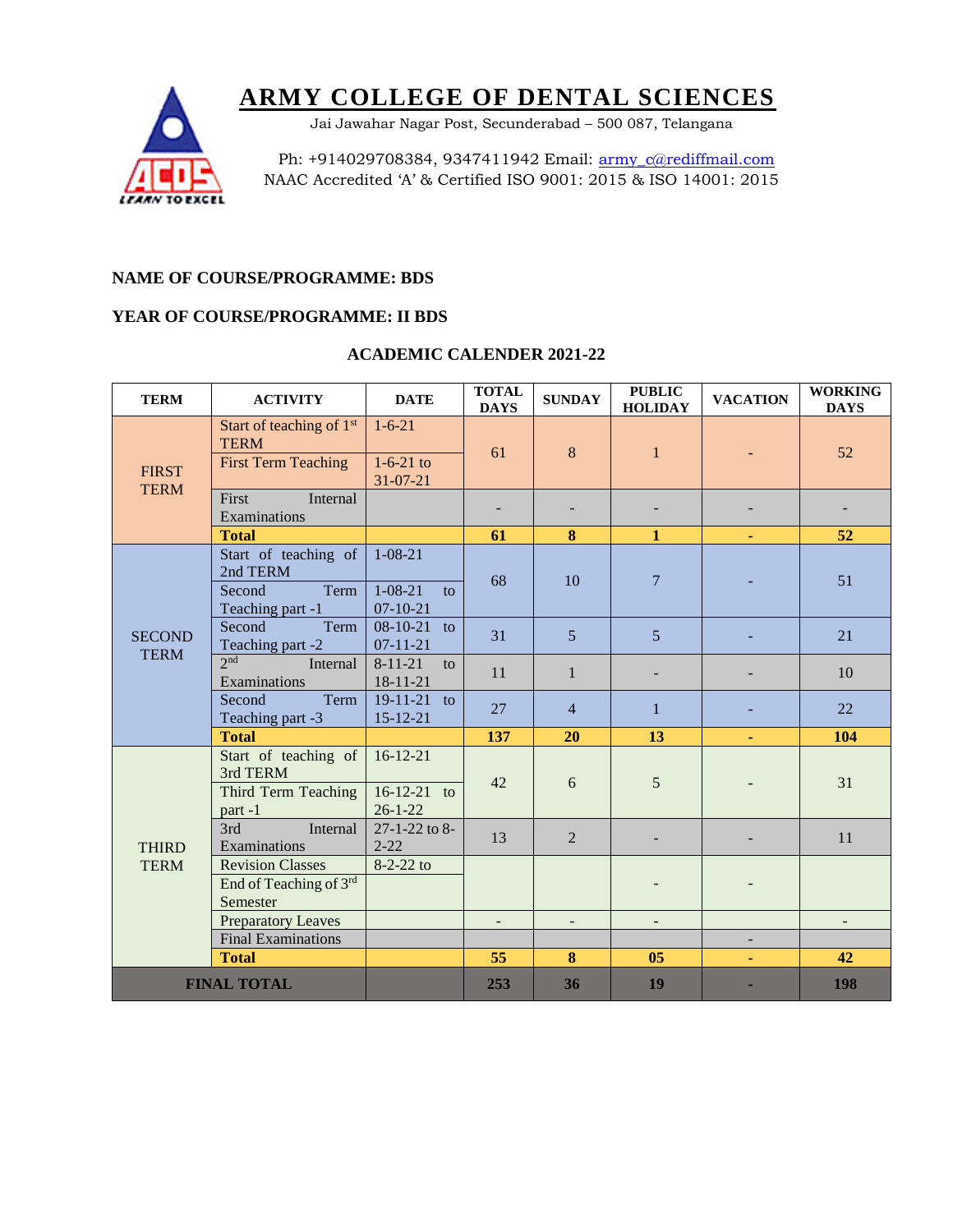Jai Jawahar Nagar Post, Secunderabad – 500 087, Telangana



Ph: +914029708384, 9347411942 Email: [army\\_c@rediffmail.com](mailto:army_c@rediffmail.com) NAAC Accredited 'A' & Certified ISO 9001: 2015 & ISO 14001: 2015

## **NAME OF COURSE/PROGRAMME: BDS**

### **YEAR OF COURSE/PROGRAMME: III BDS**

| <b>TERM</b>                  | <b>ACTIVITY</b>                                                                   | <b>DATE</b>                                  | <b>TOTAL</b><br><b>DAYS</b> | <b>SUNDAY</b>     | <b>PUBLIC</b><br><b>HOLIDAY</b> | <b>VACATION</b> | <b>WORKING</b><br><b>DAYS</b> |
|------------------------------|-----------------------------------------------------------------------------------|----------------------------------------------|-----------------------------|-------------------|---------------------------------|-----------------|-------------------------------|
| <b>FIRST</b><br><b>TERM</b>  | Start of teaching of 1 <sup>st</sup><br><b>TERM</b><br><b>First Term Teaching</b> | $1 - 6 - 21$<br>$1-6-21$ to<br>08-09-21      | 100                         | 14                | 5                               |                 | 81                            |
|                              | First<br>Internal<br>Examinations                                                 |                                              |                             |                   |                                 |                 |                               |
|                              | <b>Total</b>                                                                      |                                              | 100                         | 14                | 5                               |                 | 81                            |
|                              | Start of teaching of<br>2nd TERM<br>Second<br>Term                                | $9 - 09 - 21$<br>$9 - 09 - 21$<br>to         | 29                          | $\overline{4}$    | 3                               |                 | 22                            |
|                              | Teaching part -1                                                                  | $07 - 10 - 21$                               |                             |                   |                                 |                 |                               |
| <b>SECOND</b><br><b>TERM</b> | Second<br>Term<br>Teaching part -2                                                | $08-10-21$ to<br>$21 - 11 - 21$              | 45                          | $\overline{7}$    | 6                               |                 | 32                            |
|                              | 2 <sub>nd</sub><br>Internal<br>Examinations                                       | $22 - 11 - 21$<br>to<br>$29 - 11 - 21$       | 08                          | $\mathbf{1}$      |                                 |                 | $\overline{7}$                |
|                              | Term<br>Second<br>Teaching part -3                                                | $30-11-21$ to<br>$15 - 12 - 21$              | 16                          | $\overline{2}$    |                                 |                 | 14                            |
|                              | <b>Total</b>                                                                      |                                              | 98                          | 14                | 9                               |                 | 75                            |
| <b>THIRD</b><br><b>TERM</b>  | Start of teaching of<br>3rd TERM<br>Third Term Teaching<br>part-1                 | $16-12-21$<br>$16-12-21$ to<br>$20 - 3 - 22$ | 95                          | 14                | 6                               |                 | 75                            |
|                              | 3rd<br>Internal<br>Examinations                                                   | $21 - 3 - 22$<br>to<br>$28 - 3 - 22$         | 08                          | $\mathbf{1}$      |                                 |                 | 07                            |
|                              | <b>Revision Classes</b><br>End of Teaching of 3rd<br>Semester                     | 28-3-22 to                                   |                             |                   |                                 |                 |                               |
|                              | <b>Preparatory Leaves</b>                                                         |                                              | $\qquad \qquad -$           | $\qquad \qquad -$ | $\qquad \qquad \blacksquare$    |                 | ۰                             |
|                              | <b>Final Examinations</b>                                                         |                                              |                             |                   |                                 |                 |                               |
|                              | <b>Total</b>                                                                      |                                              | 103                         | 15                | 06                              |                 | 82                            |
| <b>FINAL TOTAL</b>           |                                                                                   |                                              | 301                         | 43                | 20                              |                 | 238                           |